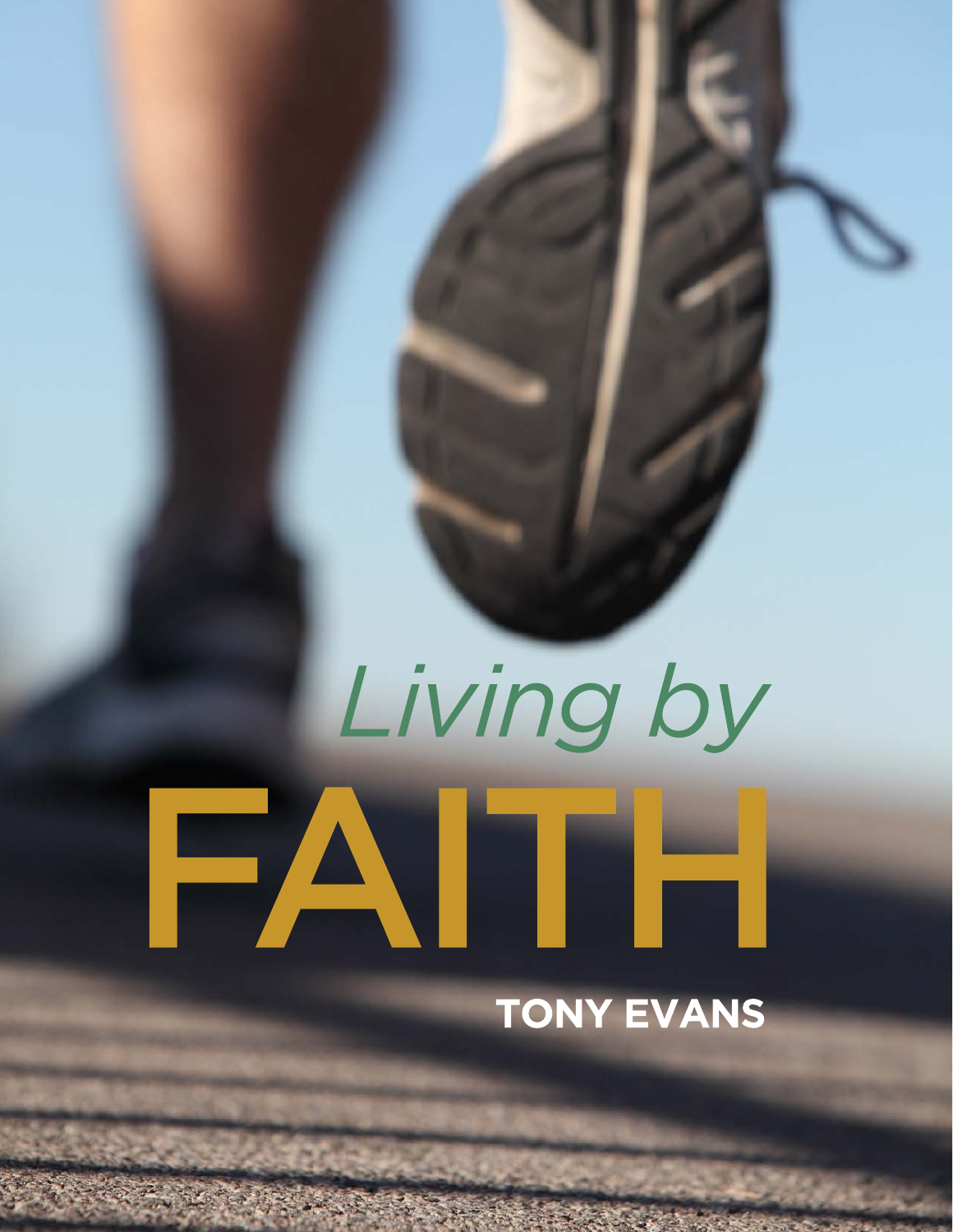

# Table of Contents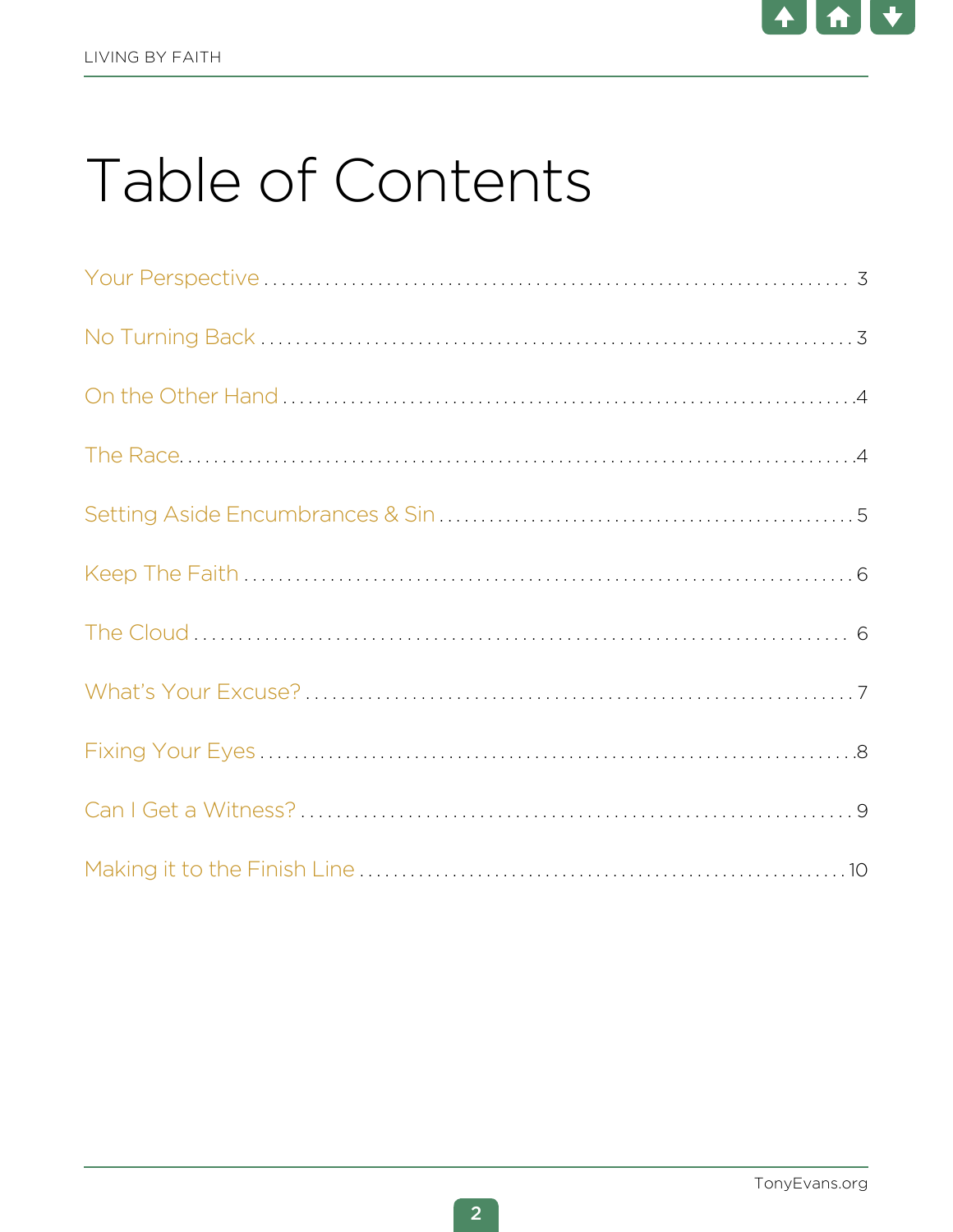

Two men stood side-by-side on a dock one-<br>day peering out into the broad ocean. One<br>looked out and said, "I see a ship!" The other<br>guy turned his gaze in the same direction and deday peering out into the broad ocean. One looked out and said, "I see a ship!" The other clared, "There's no ship out there."

"Yes there is," the first man insisted.

"Look," his friend countered, "I just had an eye exam. I've got perfect 20/20 vision and I'm telling you, I don't see a ship."

"Take my word for it. There is a ship."

"How can you be so sure?" the second man asked, squinting hard as he looked out to sea.

"I see it clearly through my binoculars."

## Your Perspective

To a great degree, living a successful Christian life is a matter of perspective. The clarity of your vision can make all the difference and sharp-sightedness often depends on the focusing power of the lens you are using.

Even distant images can be brought into crystal clarity with the right optics. In the same way, if we look at our lives through the lens of Scripture, we might discover an ocean liner we failed to notice earlier. We might see death become life, disease become health, and despair become victory.

I believe that's partially what the author of Hebrews had in mind when he wrote his epistle. With three simple verses, he places into our hands spiritual binoculars. He tells us that if we learn to live the life of faith, we will enjoy spiritual victory in every category of our existence. If we can get a handle on the sufficiency of God—if we can comprehend the fact that

He is one step ahead of our problems and way out in front of our needs—then we can be "more than conquerors in Christ Jesus."

In order to catch the vision of the book of Hebrews, you need your binoculars. Your unaided eyes can't bring the image into focus. You need lenses so potent that they can focus on tomorrow and make it seem like today. Otherwise, there's no way you can navigate through today and make it to tomorrow!



# No Turning Back

The writer found himself addressing a most perplexing problem. He was faced with a congregation of people who were contemplating quitting the Christian faith. They were considering throwing in the towel because they were no longer sure that following the path was worth the pain. They thought that it might just be too uncomfortable being totally committed to Jesus.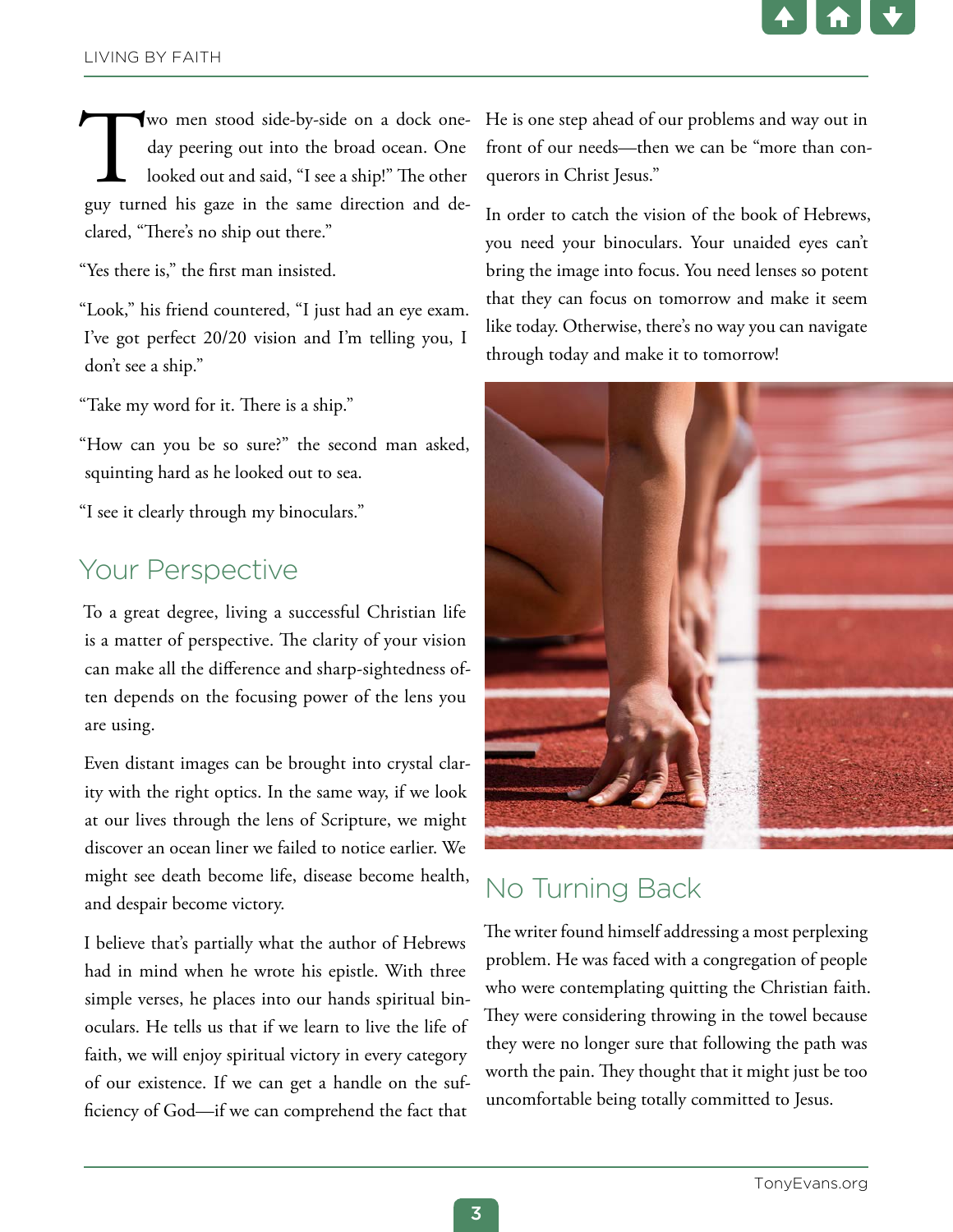

Consequently, the book of Hebrews explains to these beleaguered believers why they can't turn back. "No matter how bad your circumstances," the text argues, "Jesus is better!" Each successive chapter examines more reasons why going back is going nowhere.

*"For if we go on sinning willfully after receiving the knowledge of the truth, there no longer remains a sacrifice for sins."* 

#### *Hebrews 10:26*

The writer asks, what business do Christians have with sin? Since God has already given us victory, why are we still caught in the very trap from which Jesus died to free us?



Christ died for us, what further sacrifice can there be? There is neither spiritual victory nor supernatural enablement for those who abandon their calling.

#### On The Other Hand

*"...Since we have so great a cloud of witnesses surrounding us, let us also lay aside every encumbrance, and the sin which so easily entangles us, and let us run with endur-*

*ance the race that is set before us, fixing our eyes on Jesus, the author and perfecter of faith, who for the joy set before Him endured the cross, despising the shame, and has sat down at the right hand of the throne of God."*

*Hebrews 12:1-2*

#### The Race

The apostle Paul (who very well may be the author of Hebrews) was always fond of athletic analogies. I suspect that if he were alive today, he might be the type of man who believes that the news and editorial sections of the paper are only there to keep the rain off the sports section.

It is implied that one reason the Hebrews considered giving up is because they never quite grasped the fact that the Christian life is a race. And not just an ordinary race, but a marathon. A 26-mile marathon requires not only that we run, but that we run with endurance.

Anyone can run a 100-yard dash. Even a 300-pound couch potato can slog his out-of shape body 300 feet down a track. Obviously, he won't set any records-at least, not for speed. But, most likely, he will eventually cross the line.

A marathon is another story. You don't swallow your last bonbon, climb off the sofa, and hit the track. Training and conditioning are essential if you plan to finish-and perhaps even to survive.

Let me put it another way. "No pain, no gain." Without the trial of training, you can't run. Trials are like the iron you use on your clothes. It employs heat and pressure to smooth out the wrinkles.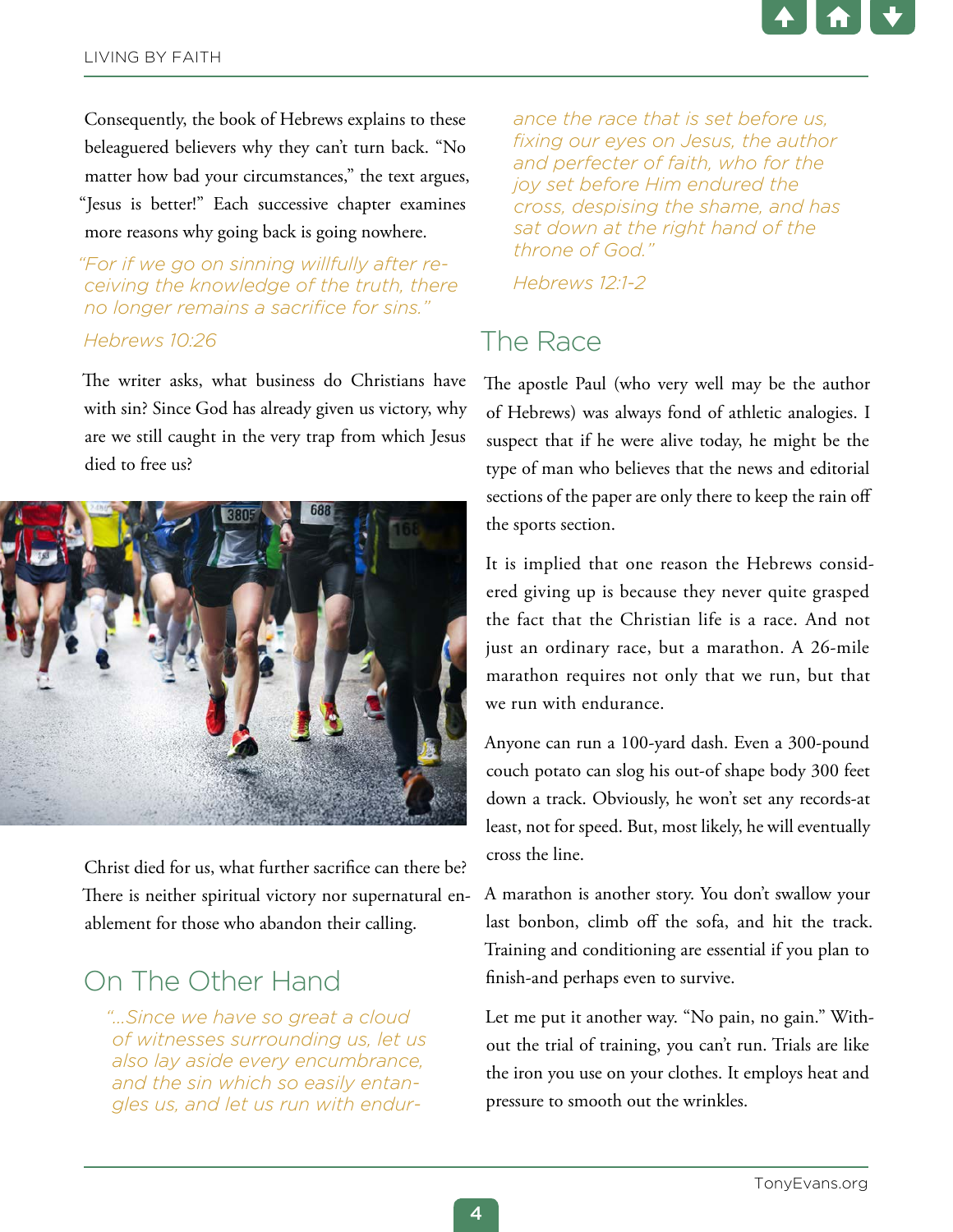

Too many of us want to be used by God without the inconvenience of being tested by God. We want the Lord to do great things for us, not to us. It doesn't work that way. There are no shortcuts in the race of faith. We can't be like the young lady who crossed the finish line of the Boston marathon well ahead of the others... because she covered half the distance on the subway. She was, of course, disqualified. Don't let the same happen to you.

#### Setting Aside Encumbrances & Sin

I remember watching the pageantry with which they kicked off the most recent Olympic games. Athletes from the participating countries paraded by wearing colorful costumes and carrying flags.

When competition time came around, there was a noticeable change in wardrobe. Those jackets had been left elsewhere. Trousers were replaced with shorts. The flags had been rolled up and stored. Why? Because costumes and props don't win races.

Have you inventoried the three-piece suits, fancy dresses and expensive jewelry in your church lately? Don't misunderstand there's nothing wrong with looking nice. Sunday morning is a lot like the Olympic kickoff ceremony. But how about Monday? Are we willing to strip down to our running clothes and get down to business? Are we willing to remove the encumbrances?

An encumbrance is anything that holds you back from moving at maximum speed. Some of us have human encumbrances in our lives; we are hanging out with the wrong people. Some of us have the encumbrance of the past. Old hurts or habits keep us paralyzed, and prevent us from moving forward in our faith. Some are encumbered by television or other forms of entertainment. We'd rather play than pray.

There's a simple scriptural prescription for dealing with encumbrances: lay them aside. The Bible doesn't say, "pray about them" or "get together with some friends and study them." We must, by an act of our will, choose to be a finely honed tool in the Master's hand and then take the steps necessary to move in that direction.

Let me call your attention to a very telling point of scripture that many of us tend to overlook. Notice that Hebrews 12:1 refers to many encumbrances, but only one sin. *"Set aside the sin..."*

Everyone reading this booklet has only one sin. Anything else that's wrong with your life can be brought back to the sin. In fact, it's the same sin–unbelief.



It's like the college student who decided to do his own laundry for the first time. He gathered all his soiled clothes and bound them up in a bed sheet. Since the whole load needed washing, he threw the entire bundle into the machine, dumped in some soap and pushed the start button. Later, when he pulled the clothes out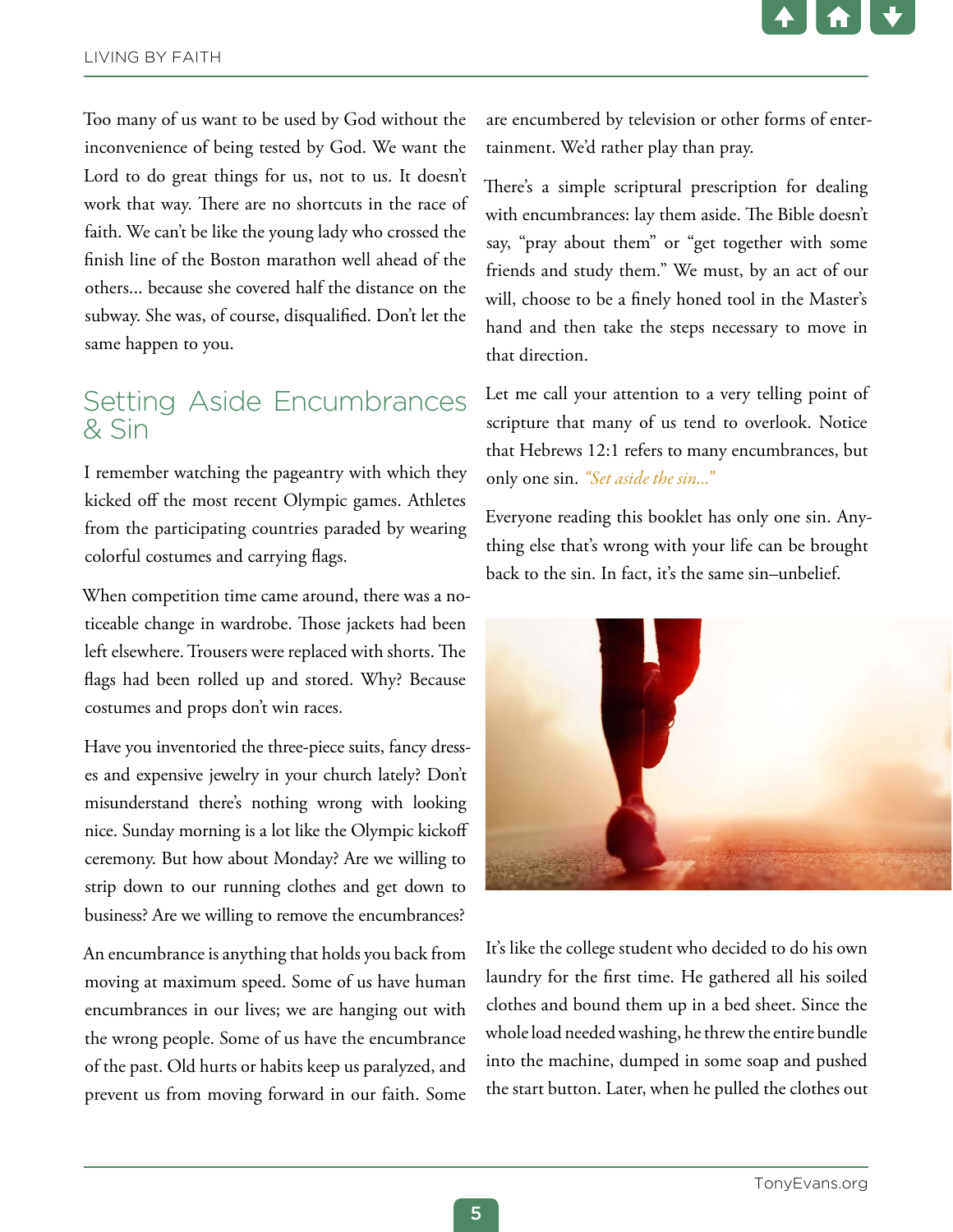of the machine; he found a clean sheet surrounding some wet, dirty clothes. The clothes couldn't come clean; they were entangled in the sheet—in much the same way as many of us are entangled in sin.

Don't you know that unless you deal with unbelief, you can't fix lying? Unless you deal with unbelief, you can't fix immorality. You must decide to trust God by obeying His word. It is that obedience that leads to empowerment. Contrary to popular belief, the process will not work in reverse.

## Keep the Faith



*"And without faith it is impossible to please Him, for he who comes to God must believe that He is, and that He is a rewarder of those who seek Him."* 

#### *Hebrews 11:6*

Unlike the earthly marathons, running the Christian race is not a matter of how you move your feet, but of how you are moved by your faith. Faith is simply defined as "acting in the present in light of God's statements about the future." Faith is taking God at His word.

Now there is passive faith and there is active faith. When you were saved, you exercised passive faith. You received the gift of God that is eternal life, you didn't cause it and you didn't create it—it already existed. You merely received it. Passive faith is enough to deliver you from hell and into heaven, but it will not enable you to live the Christian life. Doing so requires active faith—the kind of faith that accomplished something. That is why James tells us that *"faith without works is dead."* (James 2:20) In other words, if you want the faith that made heaven your home to come down and bless you where you live and breathe today, yours must be a faith that blends belief with obedience and action.

It is by this faith, our text tells us, that the men of old gained God's approval. These men of faith are our witnesses—our "proof positive" that the life of faith can be lived successfully.

#### The Cloud

Often, before a major professional fight, all the past champs are paraded through the ring. While the crowd applauds wildly, each one shakes the hands of the evening's contenders.

As the likes of Sugar Ray Leonard, Smoking Joe Frazier and Muhammad Ali offer their best wishes to the guys sitting in the corners, the former title holders are silently delivering an important message, "This is not the first championship fight in history. I sat in this ring once myself. Take it from me—you may leave here with a bloody nose, a bruised rib or a broken jaw. But you may also leave with a belt. I'm living proof that this contest can be won."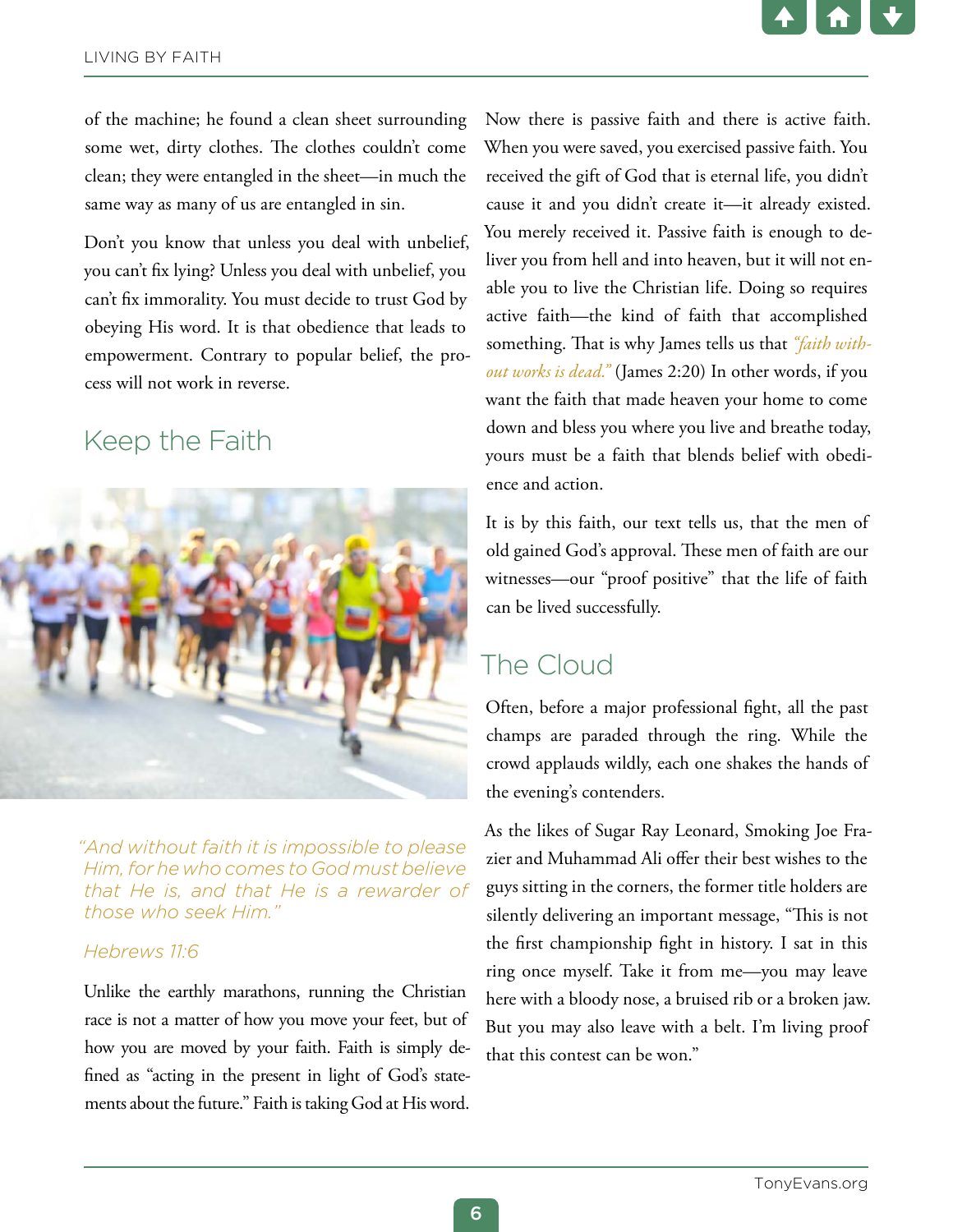

Like the Hebrews to whom this epistle was addressed, some of us have been beaten and bruised—if not literally, at least figuratively. Some have spoken out for Christ only to have our jaws broken. We've been bloodied in our battle with the world. It's only natural to ask, "Can this war be won?"

The answer, of course, is a resounding "yes!" provided we fight the fight, run the race, and live the life by faith. To back up this claim, the writer of Hebrews offers proof.

Have you heard your preacher pause in the middle of a sermon and ask, "Can I get a witness?" He wants to know that his congregation is backing him in prayer and that they understand his point. When you want to find out who is backing you in your day-to-day struggles, you may want a witness as well.

Our verse tells us that you have more than a witness. You have a cloud! There's a regular storm brewing out there! "God," you may ask, "Who are these witnesses you are talking about?" The answer depends on your need.

## What's Your Excuse?

Perhaps your problem is worship. Maybe your devotional life is stuck in the mud. Flip over to chapter eleven, verse three, where Abel's act of worship was honored by God—a development, which made his brother jealous enough to kill. But Abel had a testimony that could not be silenced. *"...Though he is dead, he still speaks."* (Hebrews 11:4)

Yours might be a health problem. "I'm sick," you say, "and my doctors haven't got a clue." Well, there's old Enoch in the crowd, saying, "I'm your witness!" Enoch walked so closely with God that he never tasted death. Hebrews 11:5 tells us he was *"taken up."* Ask Enoch—he'll tell you that deterioration and disease have no dominion when God is in charge.



"All right, but how long must I wait for God to come through for me?" Why look—isn't that Noah stepping up to the podium? "I'm a witness!" he shouts. "God told me it was going to rain. He didn't tell me it was going to take 120 years. All I knew is that He called me to be faithful." Everyone outside Noah's immediate family thought him insane. But though the people didn't listen, the giraffes did. And so did the camels and the goats and the lions and the butterflies. Noah and his family survived, and wound up inheriting the entire world.

You say, "But you don't understand, Tony. My situation is impossible." Let me respond by introducing you to Abraham and Sarah. He was pushing l00, and she was just a decade behind him. God told them it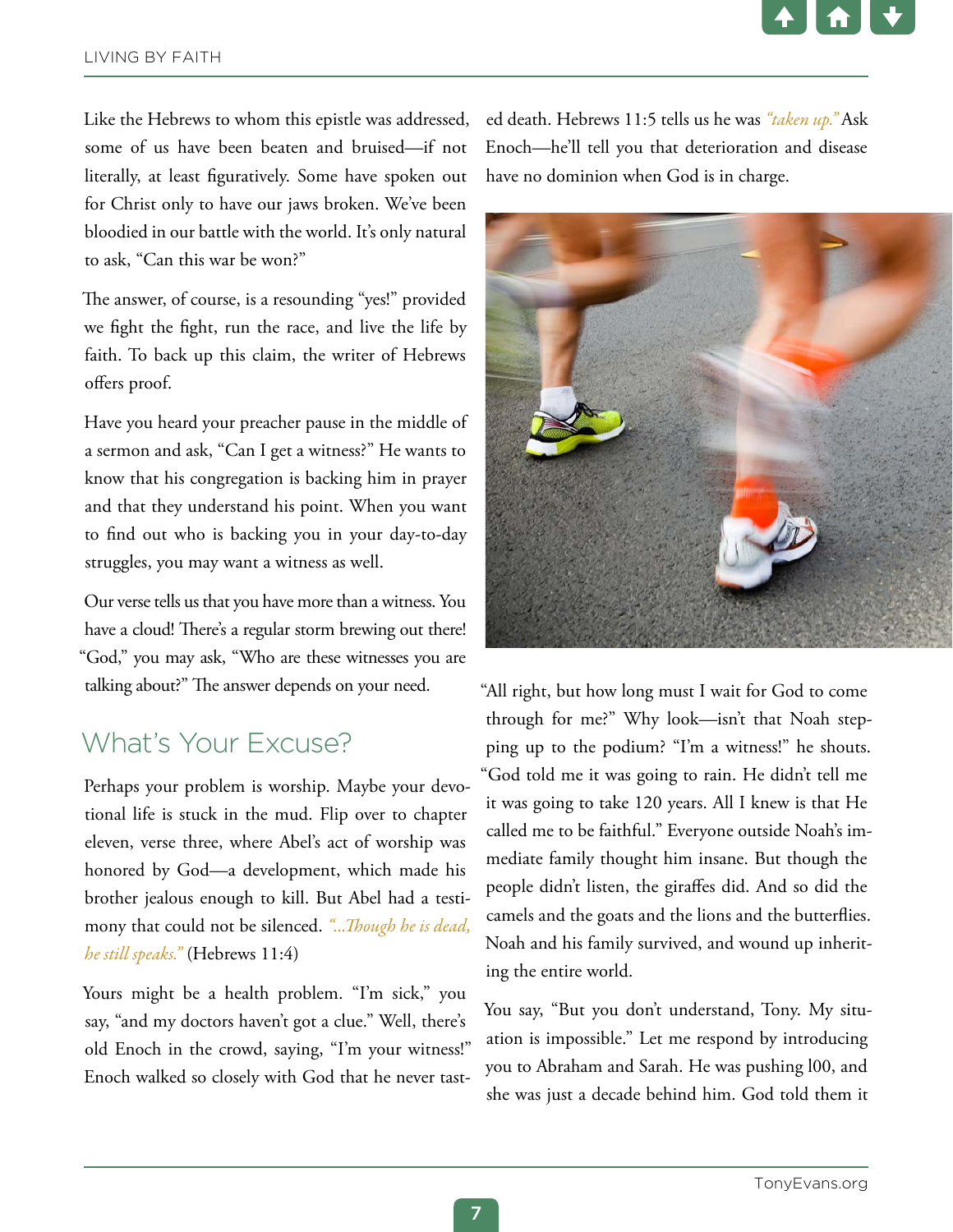

was time to start a family. Today, we call that family the nation of Israel. Don't talk to me about "impossible." I've got a witness from Abraham and Sarah.

You say you've been snared by temptation and have become wrapped up in worldliness? Let's have a word with Moses. Here was a man who was raised in the lap of luxury and was being groomed as the next Pharaoh of Egypt. But he chose to endure hardship with the people of God rather than to enjoy the pleasures of sin for a season. With his priorities in order, God used Moses to deliver an entire nation from slavery and lead them to the Promised Land.



Lest you ladies think we're leaning too far in man's direction, let's hear a word from Rahab the only person in Jericho to embrace the God of Israel. When the walls of Jericho tumbled and the city lay in ruins, just one house remained standing, and it wasn't the local Holiday Inn. But Rahab' s greatest testimony is found in Matthew, chapter one, where she shows up in the genealogy of Jesus. God took this woman and made her somebody.

## Fixing Your Eyes

Witnesses like the ones I've mentioned can be a great encouragement. All of these people were special, but they were still just people. Abraham was immoral. Moses disobeyed God when he killed the Egyptian, and later when he struck the stone with his staff. Rahab was a harlot. Each has a mark on his or her resume.

It is dangerous to become so intent on the illustrations that we miss the point they are intended to illustrate.

#### That's why our passage reminds us to *"fix our eyes upon Jesus…"* (Hebrews 12:2)

In driver training classes, instructors remind their students to "aim high." This is good advice. If you're staring at the road, trying to stay between the white lines just in front of your car, it's much harder to steer than if you look further ahead toward where you want to go. In life, we try too hard to steer between our circumstances. "Aim high," Jesus, says, keep your eyes on Him as you steer your way through life. That leaves no doubt about your destination, and tends to smooth out the road along the way.

Shall we talk about aiming high? Let's not forget that this Jesus, *"for the joy set before Him endured the cross…"* (Hebrews 12:2) Jesus knew about the cross, but He did not fixate on it. He didn't want to go, but He refused to let that fact paralyze Him. He had his sights set on Sunday morning!

It is as though He said, "On Friday, my head will be dripping with blood from the thorns they will drill into my skull. On Friday, I'm going to have a hole in my side and my bones are going to jump out of joint. On Friday, all of humanity will mock me and scorn me. On Friday, my Father will turn His back on me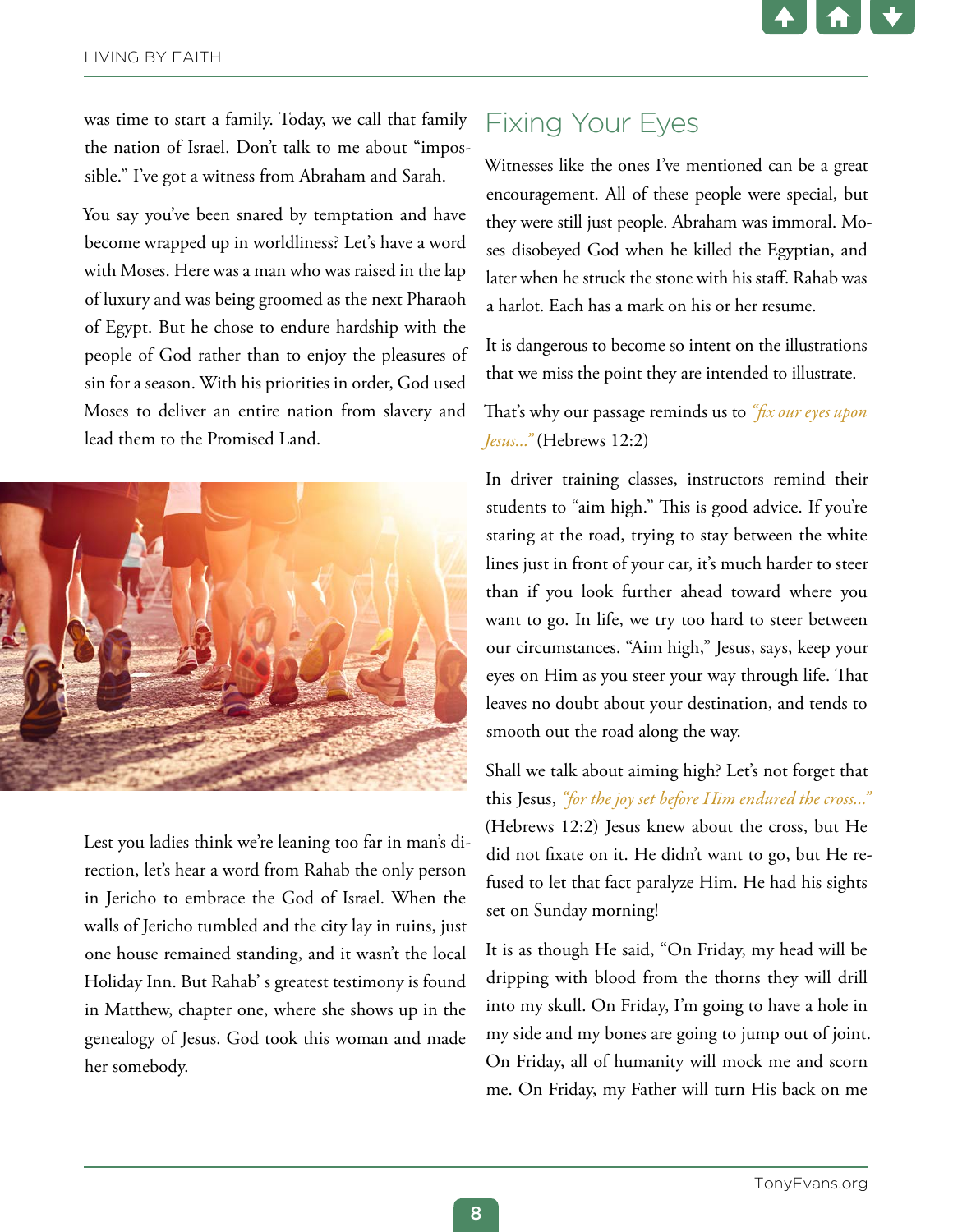

as I take the sin of the world on my shoulders. So I'd better not look at Friday. Let me take a long, hard look at the joy of Sunday morning instead."

Brothers and sisters, get your eyes off Friday. I know you're bearing a cross. But I also know you have a risen Savior sitting at the right hand of the Father. Keep your eyes on Jesus. Are you still not sure that will work? All right. Let's see if I can get a witness.

## Can I Get a Witness?

Peter, would you step up here and tell us whether looking at Jesus makes a difference? If the Apostle Peter were here, he would tell you about that day he walked on water. As long as he stared straight at Jesus, putting one foot in front of the other, he did just fine. But then he got distracted. Perhaps it was the storm or the waves. It could have been the shouts of the men back in the boat. Maybe he remembered something from a physics class that had to do with the density of water. Whatever it was, it was enough to change the story. He began to sink. Just as he was about to go under, he remembered to fix his eyes on Jesus. In Matthew 14:30 he cried, *"Lord, save me!"* Because Peter redirected his gaze, he lived to tell the story.

Stephen, will you testify about whether fixing your eyes on Jesus can sustain you? If Stephen were here, he would tell you that even though the Sanhedrin condemned him, he kept his eyes on Jesus. As the stones were fracturing his skull, he saw heaven open. As he looked at Jesus, he saw something more powerful than a rock!

The rest of the disciples can tell you about what looking at Jesus can do when you're crossing a stormy lake. While the waves threatened to swamp their small craft,

Jesus lay sleeping. Suspecting that they were about to die, they woke Jesus. All he said was *"Peace—be still"*  (Mark 4:39.) The storm ended. Period.

How about the ten lepers? They could tell you how their flesh was disintegrating, until they looked to Jesus.

But you don't have to look to the past for a testimony to the power of God. Ask your Christian friends, ask your pastor. Ask me!



I can remember when there was no food on my table. I can recall wondering how I could continue in the ministry. There were times when we didn't have the money to pay staff salaries at The Urban Alternative. In every case, we looked to Jesus. And, in every case, we found the strength and resources to carry on. I can testify that fixing our eyes on Jesus has brought us through every single time. He helped us make it, and He will help you make it, too.